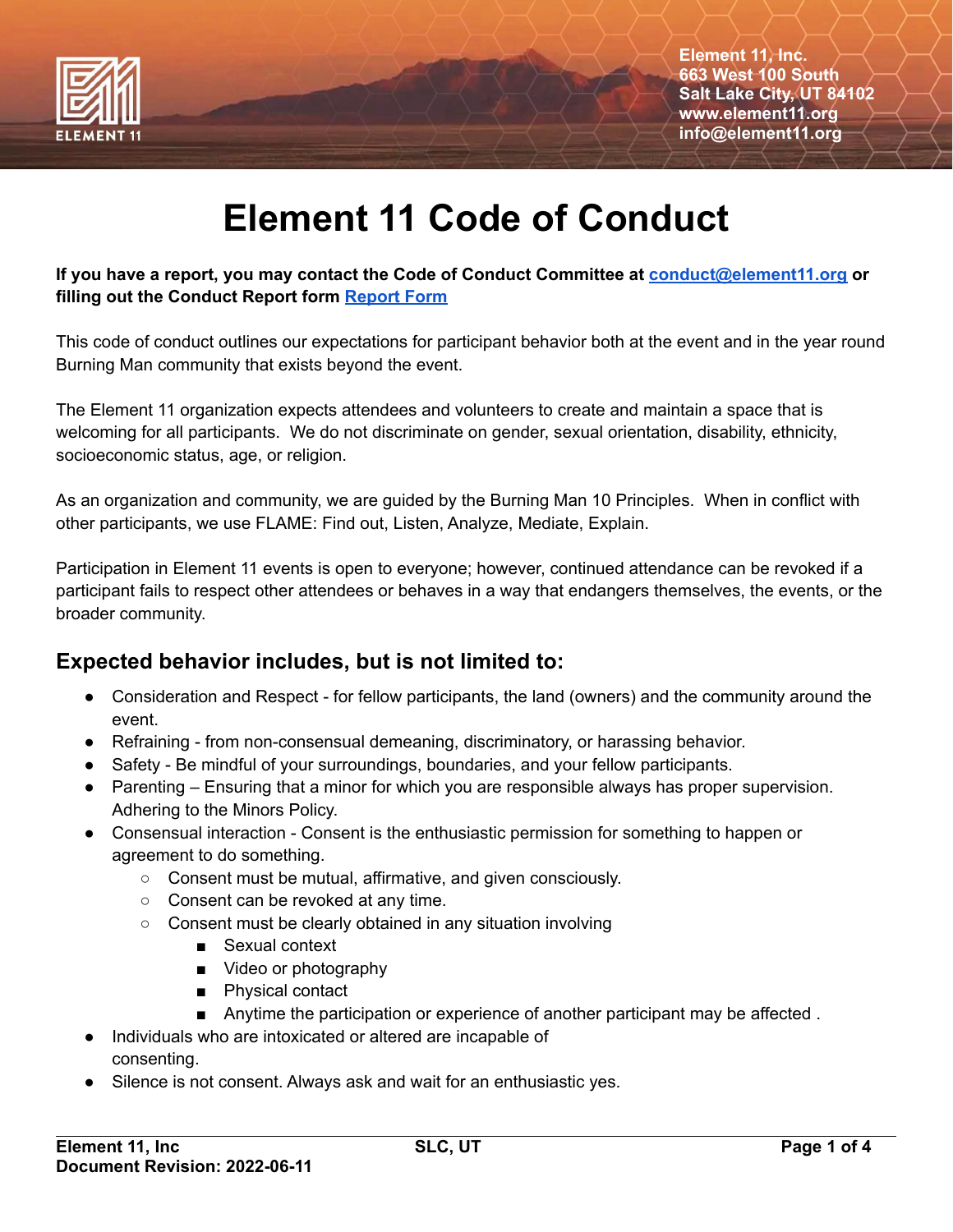

#### **Unacceptable behavior includes, but is not limited to:**

Predatory behavior, defined as any unwanted and non-consensual form of the following: intimidation, harassment, stalking, verbal or physical abuse, violence against people or other's property. Non-consensual physical contact, including unwelcome sexual interaction.

Repeated excessive intoxication that negatively impacts the event experience for other participants. Abuse or neglect of Element 11 and/or land owner property, physical or otherwise, such as vandalism, theft of event property, abusing the ticketing process, or impersonating a lead or member of the Element 11 Board of Directors.

Reckless, deliberate, or repeated disregard for one's own safety or well-being in a manner that demands the intervention of other participants, community members, volunteers, or outside agencies, such as intervention by local law enforcement or fire department staff.

Failing to ensure that a minor for which you are responsible has proper supervision at all times. Repeated or egregious violations of any and all policies put in effect by Element 11 and/or local authorities.

#### **Consequences of unacceptable behavior:**

Unacceptable behavior will not be tolerated. This includes expressions of this behavior at the event, as well as pre- or post-event via phone, social media, or face-to-face communication.

Anyone asked to stop unacceptable behavior is expected to comply immediately.

If a participant engages in unacceptable behaviors, Element 11 may take any action they deem appropriate to ensure the safety or sustainability of the event and its participants. This action may include, but is not limited to, expulsion from the event without refund, revoking tickets, or removing a volunteer from their shift.

If a participant's unacceptable behavior is found to be predatory or repeated, an expulsion for the present or following years may be instituted. There may be an opportunity to appeal and show progress towards resolution of these issues after the following year's event.

In particularly egregious circumstances, an individual's ban status may be communicated to other allied events or communities. Be aware that your actions may negatively impact your participation beyond Element 11 community events.

Please refer to the [Warning](https://www.element11.org/documents/Element_11_Warnings_and_Bans_Policy.pdf) and Ban Policy for details on how Element 11 may take additional actions to bar participants from attending or volunteering at events.

Element 11 or individuals may pursue potential legal action.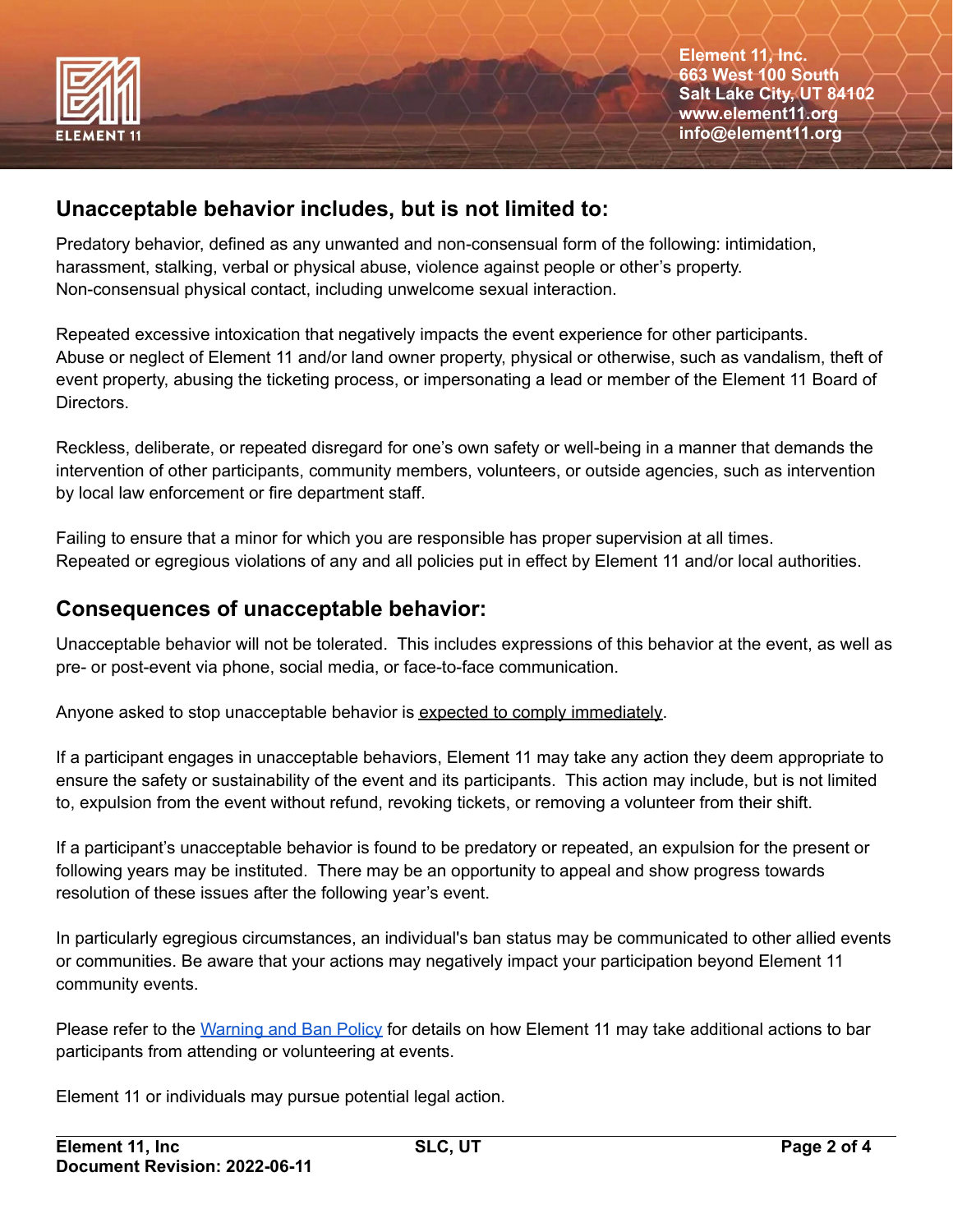

**Element 11, Inc. 663 West 100 South Salt Lake City, UT 84102 www.element11.org info@element11.org**

#### **What to do if you witness or are subjected to unacceptable behavior:**

If you are subjected to unacceptable behavior, notice that someone else is being subjected to it, or have any other concerns:

- First, speak up. Ask the person to stop. Say no.
- If you feel unsafe, leave the situation.
- If you feel uncomfortable but the person's behavior does not cross a line, step away from the situation.
- If you need help, ask. If someone asks you for help, do your best to help or find someone who can.

Report your concerns to a Ranger or E11 Board Member; these individuals are prepared to assist participants and listen to your concerns. All reports will remain confidential. Detailed notes or other forms of documentation--recorded as soon as reasonably possible--containing the date, time, location, names or descriptions of involved parties/bystanders, and the nature of your concerns are not required but are very helpful in addressing your concerns.

If you would like to call in law enforcement or need professional medical treatment, Element 11 will support you taking that action.

Finally, if you have reports after the event, report them to our Code of Conduct Committee (see below) using the online [Conduct](https://forms.gle/tbzgtYcjhy75cGG8A) Report Form. All reports will remain confidential.

## **Code of Conduct Committee**

The Code of Conduct Committee consists of members of the community who have stepped up to document and review conduct incidents that occurred at the event and in the year-round Burning Man community that exists beyond the event. Members of this committee are chosen for their dedication to the 10 Principles and safety of the community and are anonymous.

The committee takes in reports, offers empathetic support, assigns a case number, collects accounts from involved parties and witnesses, and – if actionable – writes a recommendation for the Element 11 Board of Directors, who will make the final determination. Our goal is not to determine innocence or guilt; actions taken by the Board are based on assessments of community safety and event continuity, centered on Element 11 events.

All reports are encouraged, although we have limited ability to respond to reports existing outside the scope of Element 11. Additionally, we can only further explore first-hand accounts, as we want to empower those who have experienced boundary crossings and allow them the opportunity to choose if and when they want to disclose. In order for us to assess these incidents, the people impacted should contact us directly, when they are ready to do so. However, we can document second-hand reports to connect incidents as needed.